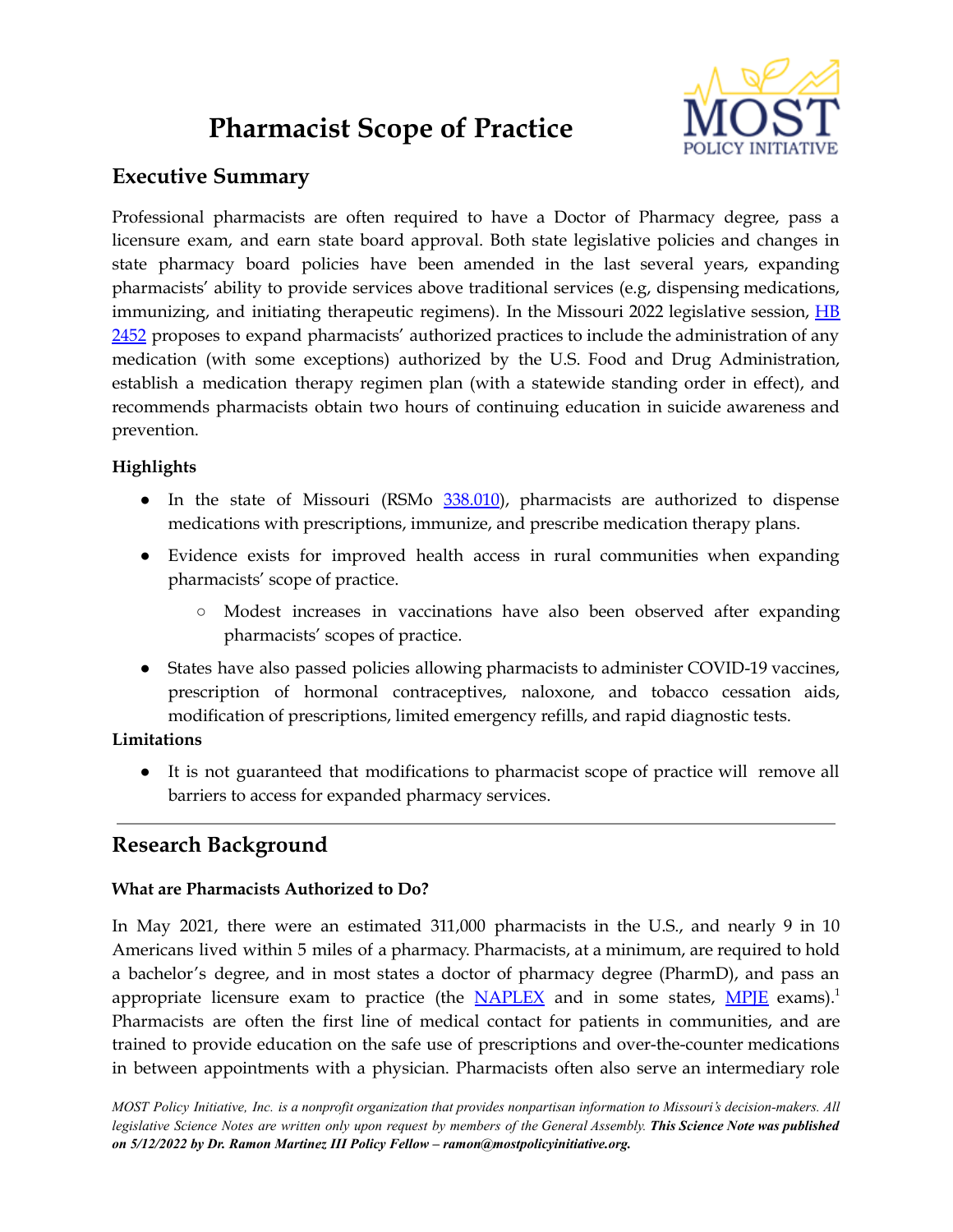between patients and physicians along with other health and community care organizations, and social supports. 2

In the state of Missouri (RSMo [338.010](https://revisor.mo.gov/main/OneSection.aspx?section=338.010&bid=35599&hl=)), pharmacists must have a valid license to provide services such as dispensing medications with a prescription order, immunizing patients, and prescribing a medication therapy plan (which is the design, initiation, and monitoring of a medication regimen). Activities such as counseling on medication use, interpreting prescriptions, compounding of medications, participating in drug selection for the patient, prescribing nicotine replacement therapies, administrating the training and supervision of pharmacy technicians (including through video technology), and any other activities obligated by a statewide standing order are also authorized.<sup>3</sup>

Similar changes to the scope of practice of other medical professionals (such as nurses) are currently being considered. For more information, please see our Science Note: [Advanced](https://mostpolicyinitiative.org/science-note/advanced-practive-registered-nursing-scope-of-practice/) Practice [Registered](https://mostpolicyinitiative.org/science-note/advanced-practive-registered-nursing-scope-of-practice/) Nurse Scope of Practice.

### **Research on Scope of Practice Expansions in Pharmacy**

One comprehensive **review of rural community pharmacies showed evidence for improved health access in the community when expanding scope of practice** beyond supply and medicine management, including: 1) supporting health system navigation, 2) disease screening, 3) disease prevention through vaccination, 4) collaboration with other healthcare providers, and 5) referral to appropriate healthcare professional. This was attributed to reduced stigma among patients associated with pharmacy use, the close pharmacist-patient relationship in small towns that result in effective education and drug adherence, and dedication and attachment from pharmacists in the towns they practice. 4

| <b>Type of Service</b>                                       | <b>% of Pharmacies Providing Service</b> |
|--------------------------------------------------------------|------------------------------------------|
| <b>Administering Vaccines</b>                                | 90%                                      |
| <b>Medication Discounts</b>                                  | 83%                                      |
| Naloxone Dispensing                                          | 72%                                      |
| Medication Therapy Management (optimizing therapy outcomes)  | 66%                                      |
| <b>Tracking of Refills</b>                                   | 66%                                      |
| Wholistic Monitoring of all Medications Taken                | 43%                                      |
| Monitoring for Taking Duplicate Drugs or Drug Interactions   | 38%                                      |
| Labeling and Direction for Drug Use                          | 26%                                      |
| Opioid Tapering                                              | 25%                                      |
| Guidance for Management of Diseases                          | 24%                                      |
| Distribution of Medical Equipment                            | 23%                                      |
| Disease Testing and Treating                                 | 19%                                      |
| Administering of Other Injections                            | 18%                                      |
| Combining of Several or Commercially Unavailable Medications | 13%                                      |
| Genetic Testing/Counseling for Medication Efficacy           | 3%                                       |

A 2019 report lists all services that expanded practices community pharmacies may provide, and what percentage of pharmacies in the country provide those services (**Table 1**). 5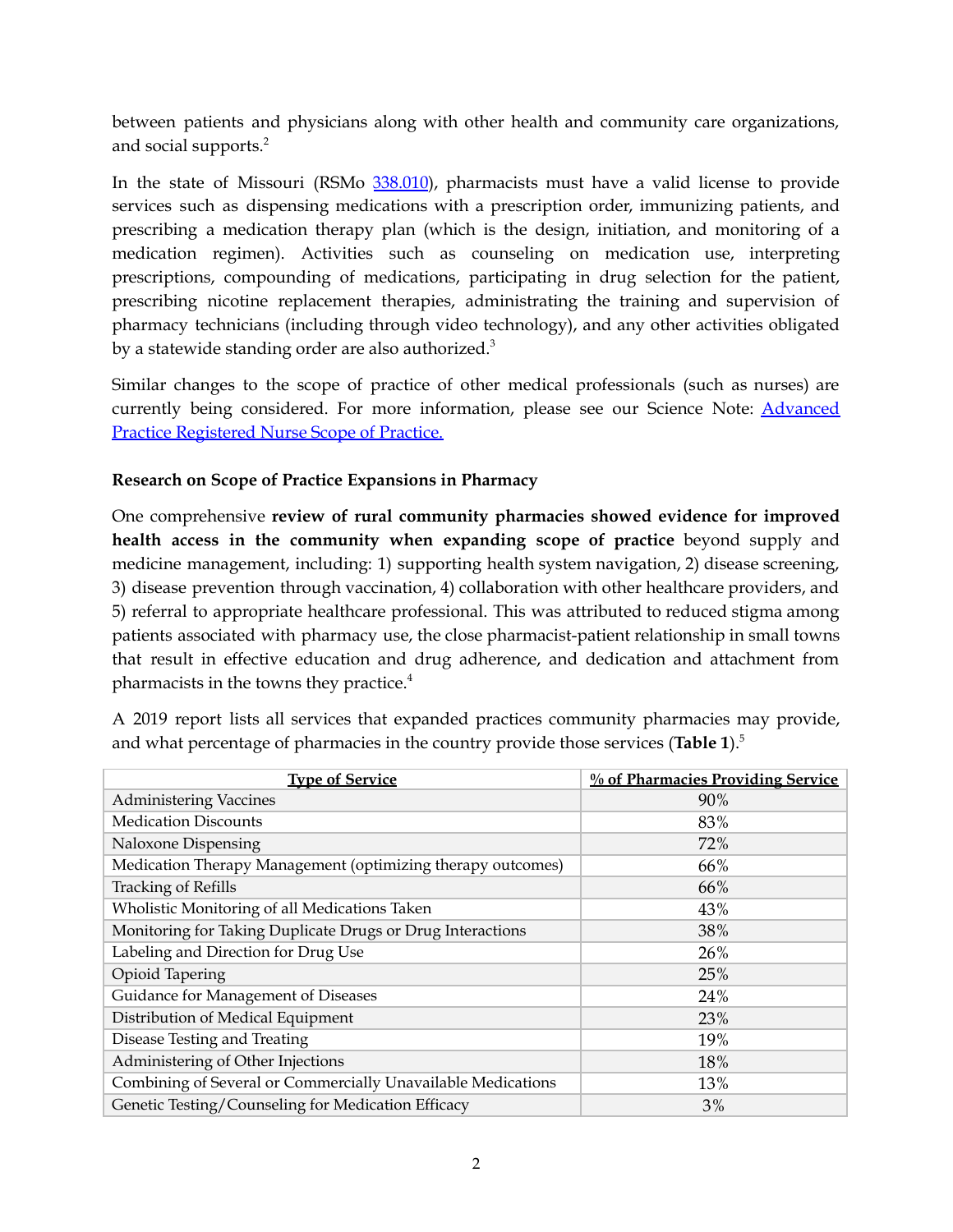#### **Table 1: Services offered by Community Pharmacies as surveyed in the National Pharmacist Workforce Study. 5**

A 2018 policy review of 10 Western U.S. states found that state regulatory boards of pharmacy also differ significantly in their licensing and scope of practice regardless of state policies in place. <sup>6</sup> One study found that since the **authorization for pharmacists to vaccinate was expanded in the U.S., a roughly 1.4% increase in immunizations in adults 65 years and older was observed**. Further, in states that required prescriptions prior to vaccination, immunization rates diminished. 7

#### **State and Federal Legislation**

Introduced into the 2022 Missouri Legislative session, HB [2452](https://house.mo.gov/Bill.aspx?bill=HB2452&year=2022&code=R) makes modifications to the legal scope of practice and services that pharmacists are allowed to perform. This includes the administration of any medication (if called for in a statewide standing order) or vaccine (with the exception of cholera, monkeypox, Japanese encephalitis, typhoid, rabies, yellow fever, tick-borne encephalitis, and anthrax) approved by the U.S. Food and Drug Administration rather than the Centers for Disease Control and Prevention. The bill would additionally allow pharmacists to begin a medication therapy regimen plan (with a statewide standing order in effect) without the need of a physician's order. The bill also recommends that all licensed pharmacists who are employed at a licensed retail pharmacy obtain two hours of continuing education in suicide awareness and prevention.

For more information on suicide education and prevention training programs, please see the Science Note: Suicide Education and [Prevention](https://mostpolicyinitiative.org/science-note/suicide-education-prevention-programs/) Programs.

Pharmacists have authority to vaccinate in every state, but each state decides the vaccines they can administer and to what age groups. 8 In Delaware, action was taken to allow pharmacists with out-of-state licenses to practice in that state as a result of an emergency order. Other states in 2009 expanded pharmacist scopes of practice during the H1N1 influenza pandemic to administer vaccines against the disease. <sup>9</sup> **Table 2** lists state legislative actions that have expanded the scope of practice for pharmacists. $10-12$  Importantly, while many of these services have been expanded for pharmacists, **reimbursement for clinical services through private or public health insurance policies is still lacking and may serve as a barrier to service access. 7** Federal law also allows the Medicare program to reimburse medication therapy management services (via the 2003 Medicare Prescription Drug, Improvement, and [Modernization](https://www.congress.gov/bill/108th-congress/house-bill/1) Act), which are meant for pharmacists to optimize therapeutic outcomes.<sup>13</sup>

| <b>State Legislative Actions Expanding Pharmacists' Scope</b> | List of States                                                |
|---------------------------------------------------------------|---------------------------------------------------------------|
| of Practice                                                   |                                                               |
| Administration of COVID-19 Vaccine*                           | CA, IA, IN, ME, MN, NH, NY, VA, WI                            |
| Prescription of Hormonal Contraceptives                       | AZ, CA, CO, DC, HI, IL, MD, MN, NH, NM,<br>OR, TN, UT, VA, WV |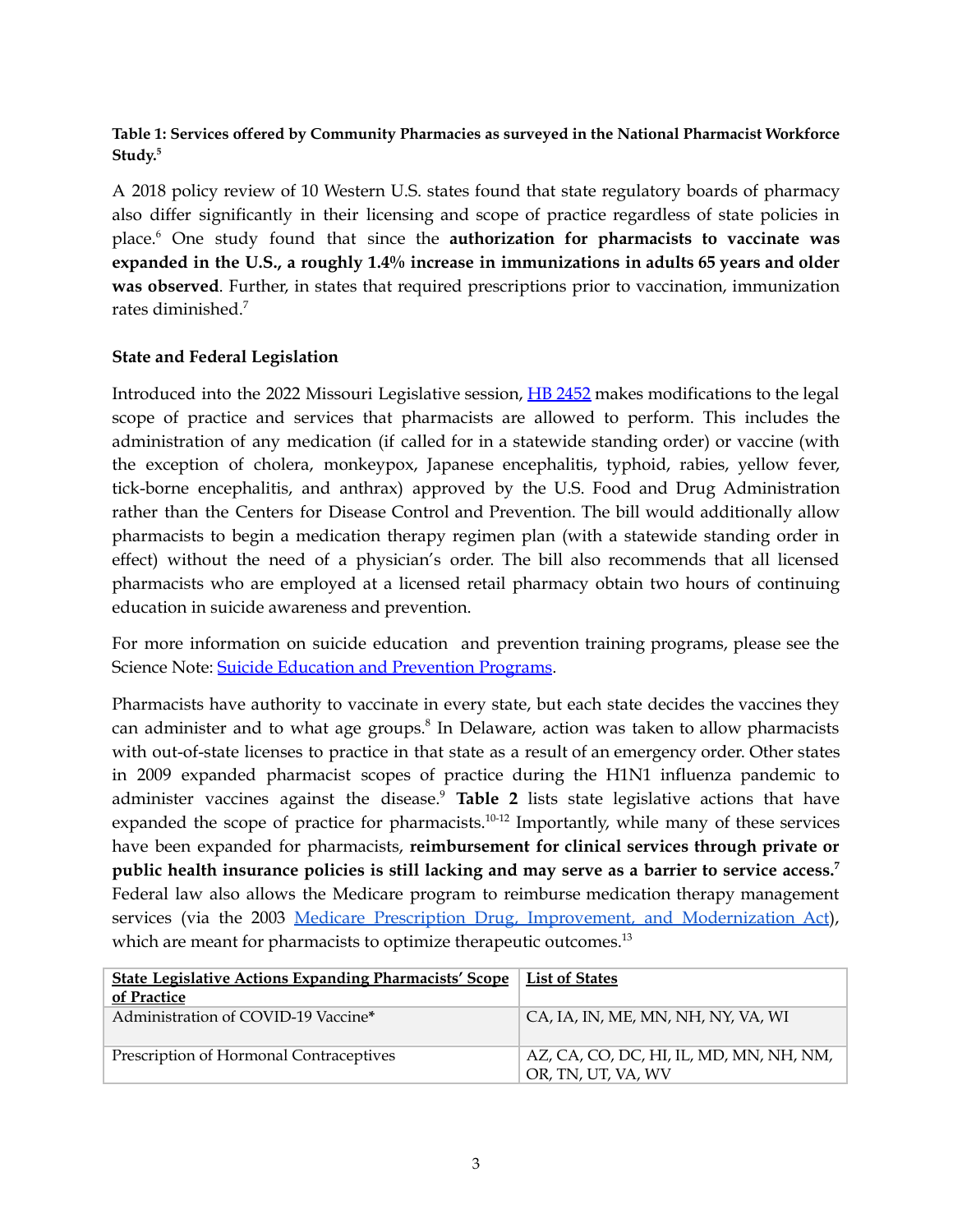| Prescription of Tobacco Cessation Aids and Medications                     | AR, AZ, CA, CO, IA, ID, IN, ME, MN, MO, |
|----------------------------------------------------------------------------|-----------------------------------------|
|                                                                            | NH. OH. OR. WV                          |
| Adapt or Modify Prescriptions from Physicians                              | CO, ID, IN, MD, ME                      |
| naloxone<br>Pharmacists<br>without<br>dispense<br>a<br>can<br>prescription | AK, AZ, NE, SC                          |
| Conditions established (statewide protocols) for when                      | CA, CT, IA, ID, KS, MA, ME, ND, NJ, NM, |
| pharmacists can prescribe naloxone                                         | OK, OR, TN, VT, WV, WY, DC              |
| Pharmacists provide limited emergency refills without a                    | CO, OR                                  |
| prescription                                                               |                                         |
| Broad authority (via collaborative practice agreements) to                 | ID, IL, MI, MN, MT, NE, NM, ND, SD, TN, |
| prescribe medications using a reliable rapid diagnostic                    | UT, VT, WA, WI                          |
| test                                                                       |                                         |

**Table 2: Expansions of Pharmacy Scopes of Practice.** This table shows legislative actions states have taken to expand the scope of practices that pharmacists can do that are above typical authorized practices like dispensing medications, immunizing, and initiating therapeutic regimens. **\***Note that the 2020 federal Public Readiness and Emergency [Preparedness](https://aspr.hhs.gov/legal/PREPact/Pages/default.aspx) Act supersedes state policies, allowing pharmacists in all 50 states to administer the COVID-19 vaccine. Table is reproduced from the National Conference of State Legislatures and the National Alliance of State Pharmacy Associations.<sup>10-12</sup>

For more information on naloxone and naltrexone use, authorities for pharmacy distribution, and legislative attempts to address substance abuse, please see the Science Note: **[Substance](https://mostpolicyinitiative.org/science-note/substance-abuse-naltrexone-hydrochloride/)** Abuse and Naltrexone [Hydrochloride](https://mostpolicyinitiative.org/science-note/substance-abuse-naltrexone-hydrochloride/).

During the COVID-19 pandemic, executive order [EO21-09](https://pr.mo.gov/boards/pharmacy/covid-19/SOE%20Expiration%20III%20BDMeeting%20Review%20Doc.pdf) was signed allowing pharmacies to administer authorized childhood vaccinations, COVID-19 vaccines, authorized COVID-19 therapeutics, and remote data entry for pharmacy technicians. This executive order expired on December 31, 2021. However the federal government emergency declaration under the [Public](https://aspr.hhs.gov/legal/PREPact/Pages/default.aspx) Readiness and Emergency [Preparedness](https://aspr.hhs.gov/legal/PREPact/Pages/default.aspx) Act remains in effect for pharmacies to administer the COVID-19 vaccine. Pharmacies and pharmacists continue to make access to boosters accessible via federal authorization. 14

#### **References**

- 1. George, K. (2019). *Using Pharmacists to Provide Care in Rural Areas*, [<https://www.ncsl.org/blog/2020/08/03/using-pharmacists-to-provide-care-in-rural-areas.asp](https://www.ncsl.org/blog/2020/08/03/using-pharmacists-to-provide-care-in-rural-areas.aspx)  $x >$  $x >$ .
- 2. Dolovich, L. *et al.* (2019). Pharmacy in the 21st century: Enhancing the impact of the profession of pharmacy on people's lives in the context of health care trends, evidence and policies. *Canadian Pharmacists Journal/Revue Des Pharmaciens Du Canada* **152**, 45-53.
- 3. *MISSOURI PHARMACY PRACTICE GUIDE*, (2021). [<https://pr.mo.gov/boards/pharmacy/practiceguide.pdf](https://pr.mo.gov/boards/pharmacy/practiceguide.pdf)>.
- 4. Taylor, S., Cairns, A. & Glass, B. (2019). Systematic review of expanded practice in rural community pharmacy. *Journal of Pharmacy Practice and Research* **49**, 585-600, doi:[https://doi.org/10.1002/jppr.1619.](https://doi.org/10.1002/jppr.1619)
- 5. Arya, V., Bakken, B.K., Doucette, W.R., Gaither, C.A., Kreling, D.H., Mott, D.A., Schommer, J.C., Witry, M.J. (2019). *National Pharmacist Workforce Study - Final Report*, [<https://www.aacp.org/article/national-pharmacist-workforce-studies](https://www.aacp.org/article/national-pharmacist-workforce-studies)>.